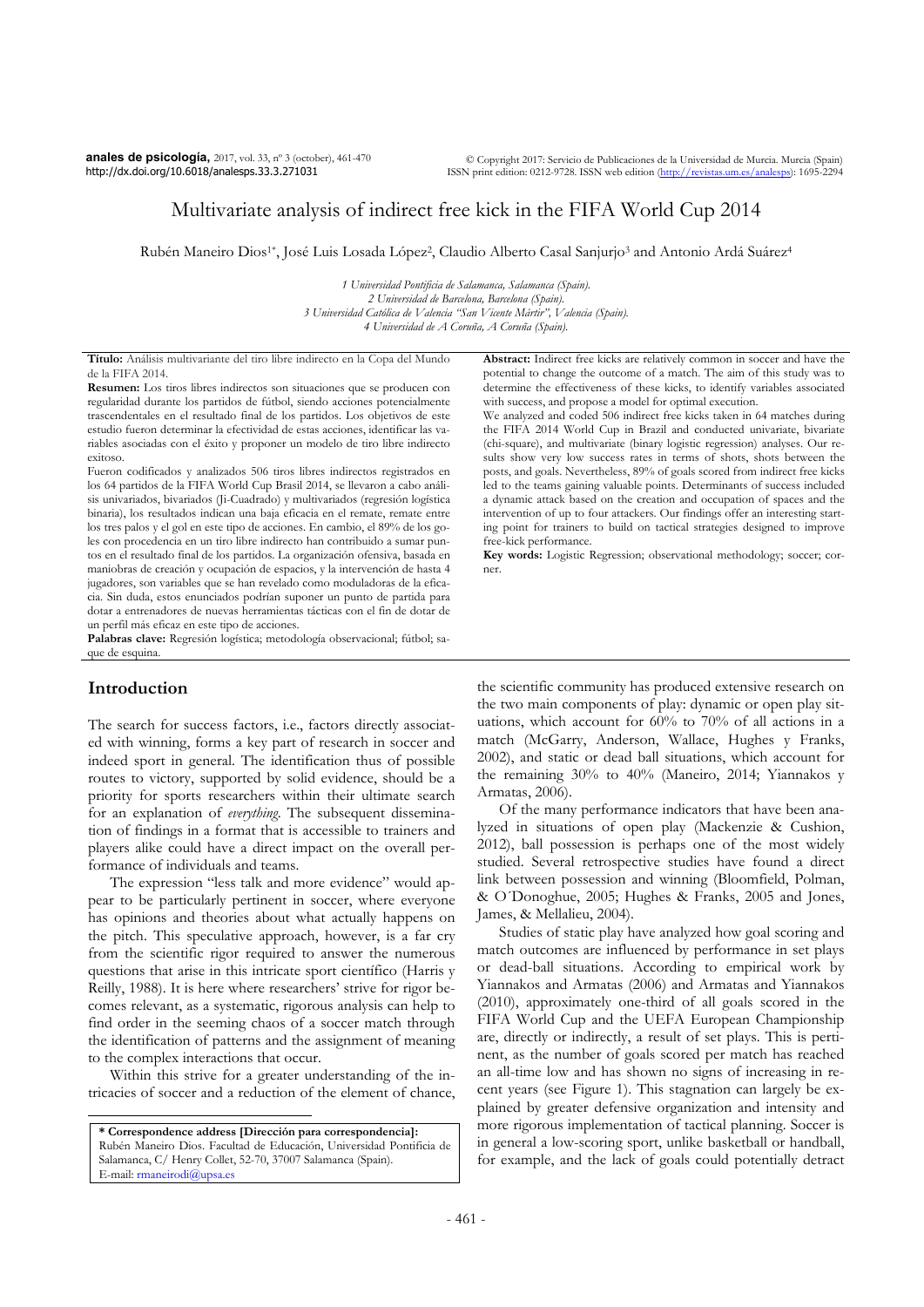from the game. It is not easy to score in soccer and therefore any information that could help to increase goal-scoring opportunities will benefit both teams and followers.



**Figure 1.** Average number of goals scored in FIFA World Cups from the 1930 World Cup in Uruguay to the 2014 World Cup in Brazil. *Source*: Modified from Castellano, Perea, and Hernández-Mendo (2008).

Based on our review of the literature, the most effective set plays in terms of goal scoring are penalty kicks (Armatas, Yiannakos, Papadopoulou, & Galazoulas, 2007), followed by indirect free kicks and corner kicks, although goals resulting from direct free kicks appear to be on the rise (Njororai, 2013). Throw-ins, goal kicks, and kickoffs, by contrast, are associated with low scoring rates.

An estimated 70% to 85% of penalty kicks taken by professional soccer players result in a goal (Jordet, Hartman, Visscher, & Lemmink, 2007; McGarry & Franks, 2000). Palacios-Huerta (2003), on analyzing 1417 penalty kicks, concluded that to be a highly effective penalty taker, players need to learn to shoot into different areas of the goal. In a later study, Bar-Eli and Azar (2009), found that penalty kicks were more likely to be successful (100% so) if they were aimed at the upper two corners of the goal.

Penalty shoot-outs have also been analyzed. In a large study of 269 penalty shoot-outs consisting of 2820 penalty kicks, Apesteguia and Palacios-Huerta (2010) found that outcome was influenced by kicking order (determined by a coin toss), with teams who took the first kick having a 60% chance of winning the shoot-out.

More recent empirical studies have provided interesting insights into corner kick performance. Although corner kicks are associated with a very low goal rate (around 2% according to Schmicker, 2013), the goals they produce can decide the outcome of the match in 76% of cases (Casal, Maneiro, Ardá, Losada & Rial, 2015). With respect to tactics, two recent studies (Casal, Losada, Maneiro, & Ardá, *in press*; Sainz de Baranda & López-Riquelme, 2012) have shown that

**anales de psicología**, 2017, vol. 33, nº 3 (october)

the score of the match at the moment of a corner kick can influence the outcome and suggested that the fastest way to a create a scoring opportunity is to put the ball immediately into play and reach the shooting area using simple, straightforward attacking tactics.

The most effective direct free kicks appear to be kicks taken from central areas of the pitch, kicks taken with the opposite foot to the side of the pitch (Carling, Williams, & Reilly, 2005), and kicks aimed at the upper corners of the goal (Alcock, 2010). Although there is a lack of consensus on the success rates of direct free kicks, in general, they appear to be surprisingly ineffective, with just 8%, in the best of cases, resulting in a goal (Silva, 2011). Interestingly, Savelsbergh, Cañal-Bruland, and van der Kamp (2012) designed training protocols aimed at improving free-kick performance in soccer and found that an error-reduction protocol with increasing task difficulty resulted in a lasting improvement in results.

Finally, from our review of the literature, it would seem that very few empirical studies have analyzed indirect free kicks. One of the first studies to analyze these kicks, conducted by Van Meerbeek, Van Gool, and Bollens (1988), analyzed free kicks taken at the 1986 World Cup in Mexico. They described an average of 9.6 indirect free kicks per match and reported that the majority had come from offside situations. Indirect free kicks are relatively ineffective, with just 14% resulting in a shot (Mara, Weeler, & Lyons, 2012) and 3% resulting in a goal. In a recent study by our group, we found that an offensive set-up in which the ball was passed along the ground between three or four players be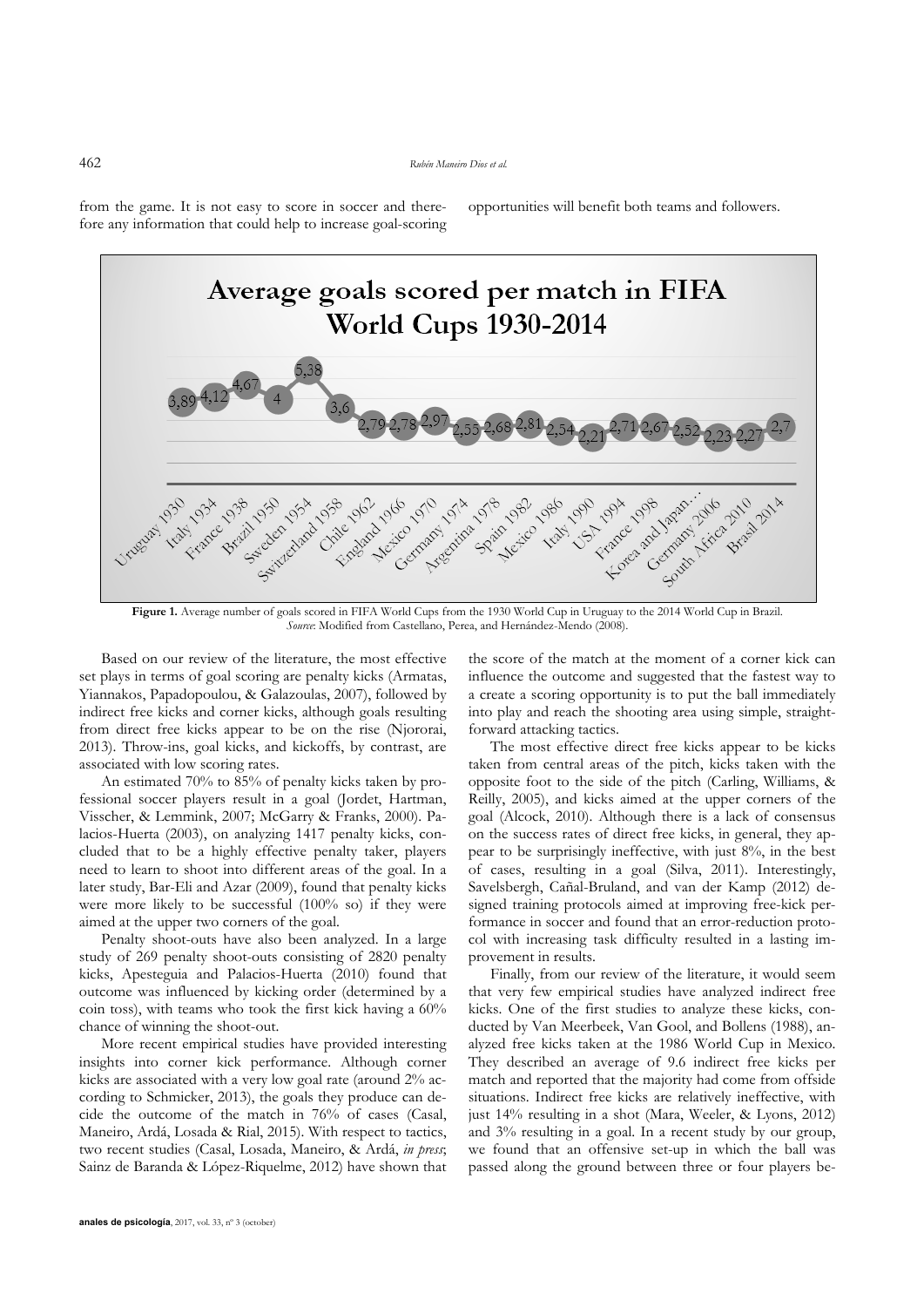fore the shot was taken increased the chances of a goal 15 fold (Casal, Maneiro, Ardá, Losada, & Rial, 2014).

Findings such as the above highlight the importance of analyzing dead-ball situations within the context of play. The overall aim of this empirical study was to analyze the effectiveness of indirect free kicks in elite soccer within the context of different factors of play. We had three specific objectives: to objectively analyze the effectiveness of these kicks, to identify potential determinants of success, and to create explanatory models to guide the work of trainers and players.

## **Method**

### **Sample**

We studied 506 indirect free kicks taken during the 64 matches of the FIFA World Cup in Brazil 2014. We chose this competition in order to control for the main situational variables found to influence tactical/strategic behavior in soccer (Jones, James, & Mellalieu, 2004; Lago & Martín, 2007; O´Donoghue & Tenga, 2001; Sasaki, Nevill, & Reilly, 1999; Shaw & O´Donoghue, 2004; Tucker, Mellalieu, James, & Taylor, 2005), namely, venue (all the matches were played on a neutral pitch), level of the teams (matches played by top national teams), and match status (e.g., winning, drawing, or losing) at the time of the kick. We only included free kicks that involved four or fewer passes before a shot was taken (Bate, 1988).

#### **Instruments**

We used a previously described ad hoc observation instrument comprising a combination of field formats and category systems (Table 1). The full definitions of the categories can be consulted in the study describing the design of the instrument (Casal et al. 2014).

|  | Table 1. Criteria and categories in the ad hoc observation instrument. |  |  |  |
|--|------------------------------------------------------------------------|--|--|--|
|--|------------------------------------------------------------------------|--|--|--|

| Categories                   |
|------------------------------|
| $0'$ - 30'                   |
| $31' - 60'$                  |
| $61' - 90'$                  |
| Far right                    |
| Far left                     |
| Near right                   |
| Near left                    |
| Area in front of penalty box |
| Natural                      |
| Switched                     |
| $2 - 3$                      |
| 4-5                          |
| 6 or more                    |
| $1 - 4$                      |
| $5-6$                        |
| / or more                    |
|                              |

| Criterion                         | Categories            |
|-----------------------------------|-----------------------|
| Interaction context (COI)         | Numerical inferiority |
|                                   | Numerical equality    |
|                                   | Numerical superiority |
| Delivery of ball (EDF)            | Direct                |
|                                   | Indirect              |
| Path of ball (TB)                 | Ground                |
|                                   | Air                   |
| Type of marking (MAR)             | Man-to-man            |
|                                   | Zone                  |
|                                   | Combined              |
| No. of intervening attackers (NJ) | $1 - 2$               |
|                                   | $3 - 4$               |
| Zone to which pass is made        | Near post             |
|                                   | Far post              |
| Shooting area (ZF)                | Near post             |
|                                   | Far post              |
| Offensive organization (OF)       | Static                |
|                                   | Dynamic               |
| Match status (R)                  | Winning               |
|                                   | Drawing               |
|                                   | Losing                |

To facilitate coding of the position of the free kicks, we divided the attacking half of the pitch into different zones following the model used by Casal et al. (2014), shown in Figure 2.



**Figure 2.** Division of pitch into areas where an indirect free kick can be taken.

The binary logistic regression module in IBM SPSS Statistics 23 was used for data analysis.

## **Procedure**

The study design falls into quadrant IV (followup/nomothetic/multidimensional) of the observational methodology models described by Anguera, Blanco, and Losada (2001).

Once all the relevant sequences of play had been extracted from public video footage of the matches, four observers applied the observation instrument to code all events and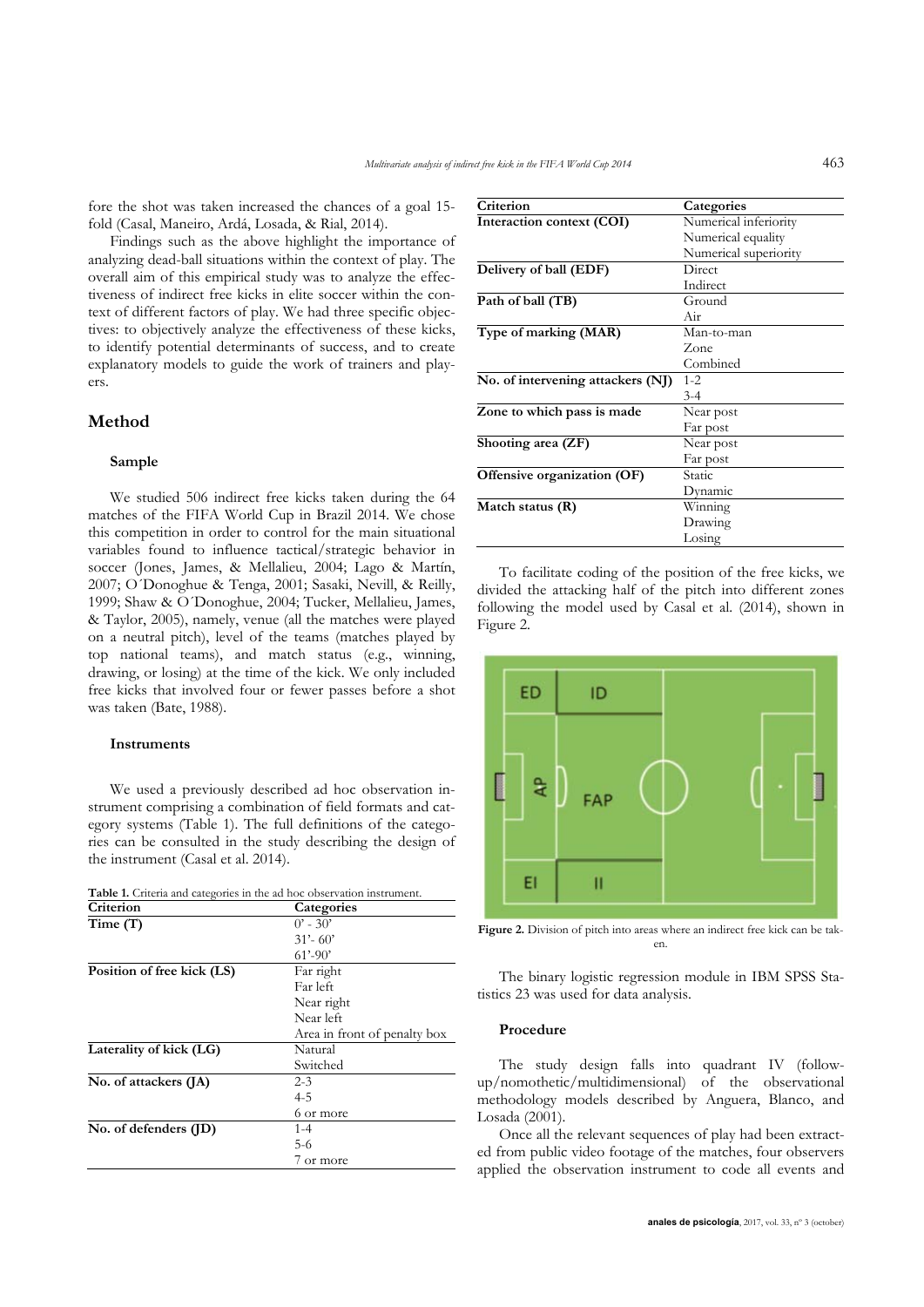behaviors. The observers are all Doctors in Physical Activity and Sports Sciences, experts in observational methodology, and national soccer trainers. In addition, they were specifically trained for the purpose of the study during eight sessions using the consensus agreement method described by Anguera (1990), in which events and behaviors are coded only when there is agreement between the observers. The data were recorded and coded in the LINCE software program (Gabin, Camerino, Anguera, & Castañer, 2012).

The reliability of the resulting datasets was assessed by calculating interobserver agreement using Cohen's kappa statistic for each of the criteria in the observation instrument. Overall agreement was 0.94, which, according to the scale of Fleiss, Levin, and Paik (2003), can be considered very good.

We performed three types of analysis—a descriptive or univariate analysis, a comparative or bivariate analysis, and an explanatory or multivariate analysis. The descriptive analysis provided information on the number of indirect free kicks taken, on how these kicks were taken, and on how successful they were. In our bivariate analysis, we created different contingency tables (with chi-square tests and association measures) to identify variables potentially associated with successful outcomes. Finally, we used multivariate logistic regression to identify significant predictors of successful free kicks. Success was defined as an indirect free kick that resulted in one of the following: a shot (outside the posts), a shot between the posts, or a goal.

Three success criteria have been taken into account: if a shot is produced, regardless of whether it is aimed at goal or not; if the shot is directed between the goal posts; and if the shot gets a goal.

## **Results**

A total of 1893 direct and indirect free kicks were taken in the 64 matches played at the FIFA 2014 World Cup in Brazil. This corresponds to a mean of 29.57 kicks per match. Of these 1893 kicks, 506 met the inclusion criteria for the study. Almost three-quarters (73.3%) of the free kicks were direct kicks, while the remaining 26.7% were indirect kicks or direct kicks taken as if they were indirect kicks. This corresponded to an average of 7.9 indirect free kicks per match. Although these kicks produced eight specific goal-scoring opportunities per match, they were overall very ineffective (Figure 3), as only 1.8% ended in a goal, 10% ended in a shot between the posts, and 22.1% ended in a shot. This lack of effectiveness is even more patent if we consider that each team failed to take advantage of four specific opportunities to score and change the result of each match.



**Figure 3.** Percentage of indirect free kicks ending in a goal, a shot at goal, or a shot.

Empirically, our results show that almost five indirect free kicks taken with the purpose of scoring a goal are needed to produce a shot, while 10 are needed to produce a shot between the posts, and 56 are needed to actually score a goal.

Despite their overall ineffectiveness, however, goals resulting from indirect free kicks had a decisive impact on the final outcome of matches, as eight (89%) of the nine goals scored helped the teams to gain valuable points (Figure 4).



**Figure 4.** Importance of indirect free kicks in the final result.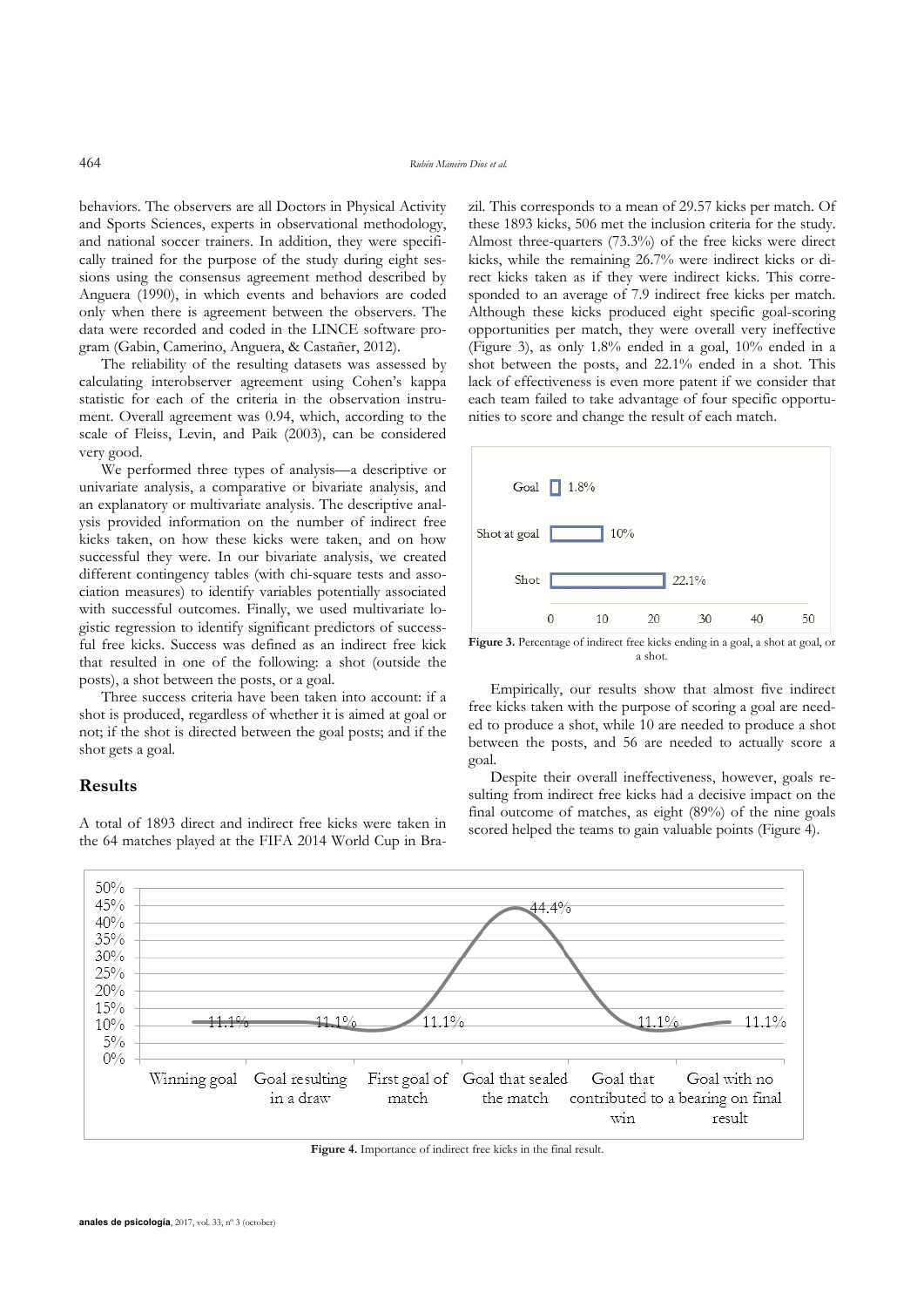#### **Bivariate analysis**

To identify factors potentially associated with the effectiveness of indirect free kicks, we created contingency tables and tested associations using the chi-square test, with calculation of the corresponding contingency coefficients. Table 2 shows the five variables that were significantly associated with shot.

These were Number of defenders ( $\chi^2 = 7.63$ ,  $p = .02$ ), *Delivery of ball* ( $\chi^2$  = 14.24,  $p \le 0.001$ ), *Path of ball* ( $\chi^2$  = 56.68,  $p$  < .001), *Number of intervening attackers* ( $\chi^2 = 157.45$ ,  $p < .001$ ), and *Offensive organization* ( $\chi^2 = 38.73$ ,  $p < .001$ ).

**Table 2.** Bivariate analysis results for shot criterion.

|                                         |                                                                                                 | <b>CRITERION 1: SHOT</b> |                    |                            |  |
|-----------------------------------------|-------------------------------------------------------------------------------------------------|--------------------------|--------------------|----------------------------|--|
| Variables                               |                                                                                                 | $\chi^2$                 | Sig.               | Contingency<br>coefficient |  |
| Time                                    | $0'$ - 30'<br>$31' - 60'$<br>$61' - 90'$                                                        | 1.79                     | 0.40               |                            |  |
| kick                                    | Far right<br>Far left<br>Position of free Near right<br>Near left<br>In front of penalty<br>box |                          | 0.58               |                            |  |
| Laterality of<br>kick                   | Natural<br>Switched                                                                             | 2.27                     | 0.13               |                            |  |
| No. of attackers4-5                     | $1 - 3$<br>6 or more                                                                            | 3.37                     | 0.18               |                            |  |
| No. of<br>defenders                     | $1 - 4$<br>5-6<br>7 or more                                                                     | 7.63                     | 0.02               | 0.12                       |  |
| Interaction<br>context                  | Numerical inferiority<br>Numerical equality                                                     | 0.034                    | 0.85               |                            |  |
| Delivery of ball                        | Direct<br>Indirect                                                                              | 14.24                    | < 0.001            | 0.17                       |  |
| Path of ball                            | Ground<br>Air                                                                                   | 56.68                    | < 0.001            | 0.34                       |  |
| Type of defenseZone                     | Man-to-man<br>Combined                                                                          | 3.15                     | 0.20               |                            |  |
| No. of inter-<br>vening attackers 3-4   | $1 - 2$                                                                                         |                          | $157.45 \le 0.001$ | 0.56                       |  |
| Zone to which Near post<br>pass is made | Far post                                                                                        | 0.29                     | 0.58               |                            |  |
| Shooting area                           | Near post<br>Far post                                                                           | 0.01                     | 0.91               | ---                        |  |
| Offensive or-<br>ganization             | Static<br>Dynamic                                                                               | 38.73                    | < 0.001            | 0.28                       |  |
| Match status                            | Winning<br>Drawing<br>Losing                                                                    | 0.08                     | 0.95               |                            |  |

Table 3 shows the results for the second criterion: shot between the posts. Again, five variables were significantly associated with this criterion: *Position of free kick*  $\chi^2 = 13.25$ , *p* < .01), *Delivery of ball* ( $\chi^2 = 17.07$ ,  $p < .001$ ), *Path of ball* ( $\chi^2 =$  31.30,  $p < .001$ ), *Number of intervening attackers* ( $\chi^2 = 65.10$ ,  $p <$ .001), and *Offensive organization* ( $χ² = 21.53, p < .001$ ).

| <b>Table 3.</b> Bivariate analysis results for shot between the posts criterion. |  |  |
|----------------------------------------------------------------------------------|--|--|
|                                                                                  |  |  |

|                         |                         | <b>CRITERION 2: SHOT</b> |                          |             |  |  |
|-------------------------|-------------------------|--------------------------|--------------------------|-------------|--|--|
| Variables               |                         |                          | <b>BETWEEN THE POSTS</b> |             |  |  |
|                         |                         | $\chi^2$                 | Sig.                     | Contingency |  |  |
|                         |                         |                          |                          | coefficient |  |  |
|                         | $0'$ - 30'              |                          |                          |             |  |  |
| Time                    | $31' - 60'$             | 0.29                     | 0.86                     |             |  |  |
|                         | $61' - 90'$             |                          |                          |             |  |  |
|                         | Far right               |                          |                          |             |  |  |
| Position of             | Far left                |                          |                          |             |  |  |
| free kick               | Near right              | 13.25                    | 0.01                     | 0.16        |  |  |
|                         | Near left               |                          |                          |             |  |  |
|                         | In front of penalty box |                          |                          |             |  |  |
| Laterality of           | Natural                 | 0.22                     | 0.63                     |             |  |  |
| kick                    | Switched                |                          |                          |             |  |  |
| No. of                  | $1 - 3$                 |                          |                          |             |  |  |
| attackers               | $4 - 5$                 | 1.48                     | 0.47                     |             |  |  |
|                         | 6 or more               |                          |                          |             |  |  |
| No. of                  | $1 - 4$                 |                          |                          |             |  |  |
| defenders               | $5-6$                   | 1.37                     | 0.50                     |             |  |  |
|                         | 7 or more               |                          |                          |             |  |  |
| Interaction             | Numerical inferiority   | 0.59                     | 0.43                     |             |  |  |
| context                 | Numerical equality      |                          |                          |             |  |  |
| Delivery of             | Direct                  |                          | $17.07 \le 0.001$        | 0.19        |  |  |
| ball                    | Indirect                |                          |                          |             |  |  |
| Path of ball            | Ground                  |                          | $31.30 \le 0.001$        | 0.25        |  |  |
|                         | Air                     |                          |                          |             |  |  |
| Type of de-             | Man-to-man              |                          |                          |             |  |  |
| fense                   | Zone                    | 3.28                     | 0.19                     |             |  |  |
|                         | Combined                |                          |                          |             |  |  |
| No. of                  | $1 - 2$                 |                          |                          |             |  |  |
| intervening             | $3-4$                   | 65.1                     | < 0.001                  | 0.36        |  |  |
| attackers               |                         |                          |                          |             |  |  |
| Zone to which Near post |                         | < 0.001                  | 1                        | $---$       |  |  |
| pass is made            | Far post                |                          |                          |             |  |  |
| Shooting area           | Near post               | 0.10                     | 0.74                     |             |  |  |
| Offensive               | Far post<br>Static      |                          |                          |             |  |  |
|                         |                         |                          | $21.53 \le 0.001$        | 0.21        |  |  |
| organization            | Dynamic                 |                          |                          |             |  |  |
|                         | Winning                 |                          |                          |             |  |  |
| Match status            | Drawing                 | 1.88                     | 0.39                     |             |  |  |
|                         | Losing                  |                          |                          |             |  |  |

Finally, Table 4 shows the variables statistically associated with goal. These were *Position of free kick* ( $\chi^2 = 29,76$ ,  $p <$ 0.01), *Type of marking* ( $\chi^2 = 8,39$ ;  $p \le 0.01$ ), *Number of intervening attackers* ( $\chi^2 = 8,79$ ;  $p \le 0.003$ ), and *Offensive organization* ( $\chi^2$  $= 4,42; p = 0.03$ .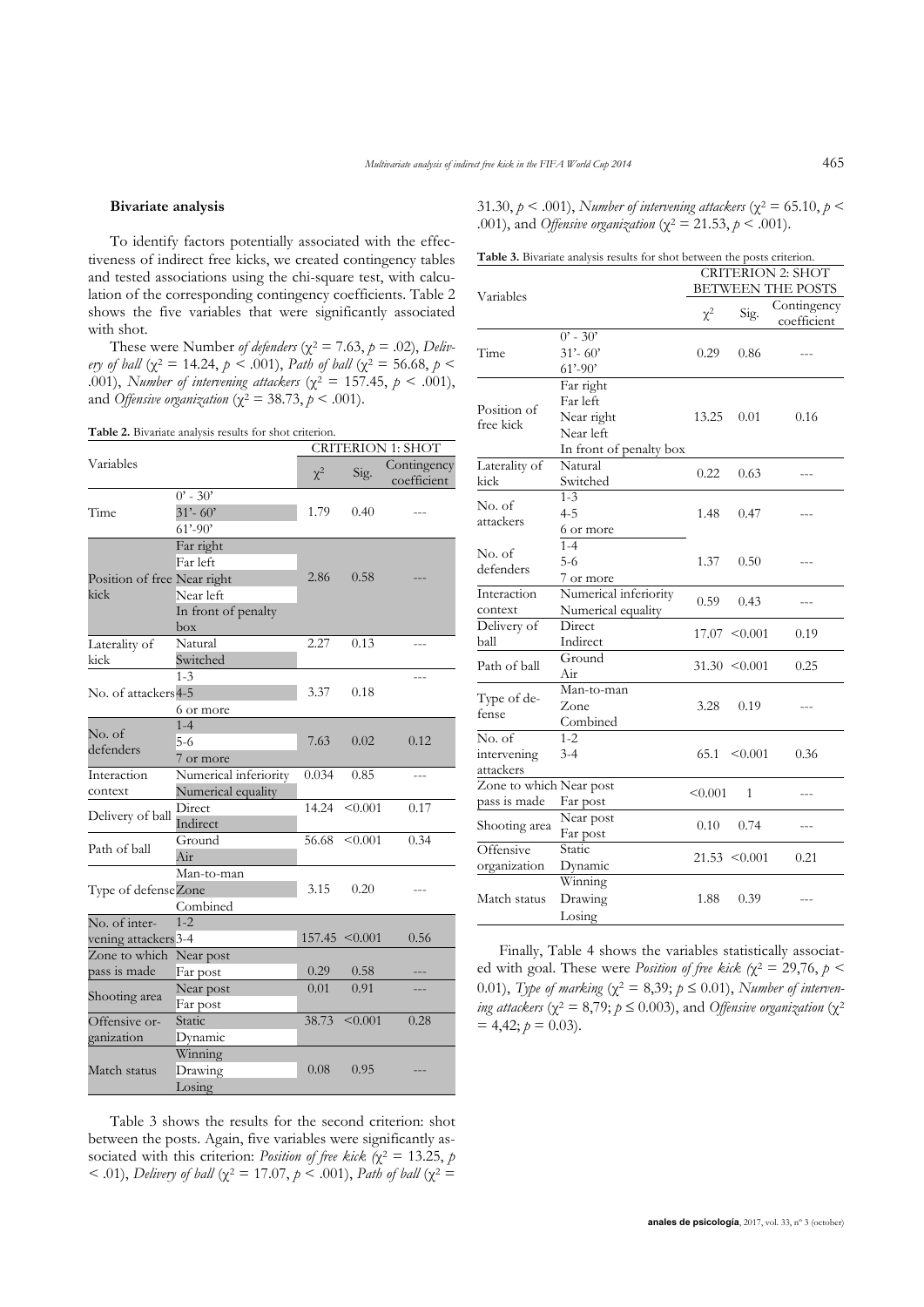| Table 4. Bivariate analysis results for goal criterion. |  |  |  |  |  |  |  |
|---------------------------------------------------------|--|--|--|--|--|--|--|
|---------------------------------------------------------|--|--|--|--|--|--|--|

| Variables                          |                                                                | <b>CRITERION 3: GOAL</b> |             |                            |
|------------------------------------|----------------------------------------------------------------|--------------------------|-------------|----------------------------|
|                                    |                                                                | $\chi^2$                 | Sig.        | Contingency<br>coefficient |
| Time                               | $0'$ - 30'<br>31'- 60'<br>$61' - 90'$                          | 2.40                     | 0.30        |                            |
| Position of free Far right<br>kick | Far left<br>Near right<br>Near left<br>In front of penalty box | 29.76                    | < 0.0<br>01 | 0.24                       |
| Laterality of<br>kick              | Natural<br>Switched                                            | < 0.001                  | 1           |                            |
| No. of<br>attackers                | 1-3<br>4-5<br>6 or more                                        | 2.49                     | 0.28        |                            |
| No. of<br>defenders                | $1 - 4$<br>$5-6$<br>7 or more                                  | 3.47                     | 0.17        |                            |
| text                               | Interaction con-Numerical inferiority<br>Numerical equality    | 1.65                     | 0.19        |                            |
| Delivery of ball Direct            | Indirect                                                       | 0.60                     | 0.43        |                            |
| Path of ball                       | Ground<br>Air                                                  | 0.04                     | 0.83        |                            |
| Type of<br>defense                 | Man-to-man<br>Zone<br>Combined                                 | 8.39                     | 0.01        | 0.12                       |
| No. of<br>intervening<br>attackers | $1 - 2$<br>$3-4$                                               | 8.79                     | 0.00<br>3   | 0.14                       |
| Zone to which<br>kick is sent      | Near post<br>Far post                                          | 0.10                     | 0.74        |                            |
| Shooting area                      | Near post<br>Far post                                          | < 0.001                  | 1           |                            |
| Offensive<br>organization          | Static<br>Dynamic                                              | 4.42                     | 0.03        | 0.10                       |
| Match status                       | Winning<br>Drawing<br>Losing                                   | 1.08                     | 0.58        |                            |

The contingency tables for both the criteria and categories in the observation instrument also showed strong interrelations between indirect free kick success and two variables in particular: number of intervening attackers and offensive organization.

## **Multivariate analysis**

For the third objective of the study, we performed several multivariate logistic regression analyses to identify models that would help to explain or predict the effectiveness of indirect free kicks in elite soccer. The dependent variables, all dichotomous, were shot, shot between the posts, and goal, while the explanatory variables, or predictors, were variables significantly associated with the three dichotomous variables in the bivariate analysis (five variables for shot and shot between the posts and four variables for goal). The models were built using stepwise selection based on the Wald test.

For the criterion shot (Table 5), the probability of a successful outcome was 10.055 higher when the indirect free kick was defended by between one and four players rather than seven or more. A similar four-fold increase was observed when five or six defenders were used. In the case of ball delivery, the likelihood of a shot resulting from an indirect free kick was reduced by a factor of 0.514 when the ball was delivered to the shooting area using several players rather than directly. Similarly, a shot was 0.111 times less likely when the ball was delivered along than ground rather than through the air, and 0.003 times less likely when the number of attackers intervening in the kick was one or two rather than three or four. Finally, a static attack was 0.334 times less likely than a dynamic attack to result in a shot from an indirect free kick.

The Hosmer-Lemeshow and Nagelkerke R<sup>2</sup> tests both showed a good fit for the model, with respective scores of 0.797 and 0.650.

SHOT  $f(x) = \alpha + \beta_1$  (no. of defenders) +  $\beta_2$  (delivery of ball) +  $\beta_3$  (path of ball) +  $\beta_4$  (no. of intervening attackers) +  $\beta_5$ (finish zone) +  $\varepsilon_6$  (offensive organization) +  $\varepsilon$ 

kick was taken from the far left of the field rather than in front of the penalty box. It was increased, however, by a

|                |                 |          |                                                |        |    |                                |         |       | $95\%$ CI for EXP(B) |
|----------------|-----------------|----------|------------------------------------------------|--------|----|--------------------------------|---------|-------|----------------------|
|                |                 | B        | S.E.                                           | Wald   | df | Sig.                           | Exp(B)  | Lower | Upper                |
| Step 1         | defenders       |          |                                                | 19.158 | 2  | 0,000                          |         |       |                      |
|                | defense(1)      | 2.308    | 0.551                                          | 17.526 |    | 0.000                          | 10.055  | 3.413 | 29.624               |
|                | defense(2)      | 1.386    | 0.403                                          | 11.813 |    | 0.001                          | 4.000   | 1.814 | 8.819                |
|                | deliverv(1)     | $-1.761$ | 0.422                                          | 17.414 |    | 0.000                          | 0.172   | 0.075 | 0.393                |
|                | path(1)         | 2.197    | 0.451                                          | 23.767 |    | 0.000                          | 9.002   | 3.721 | 21.777               |
|                | intervention(1) | $-5.775$ | 0.773                                          | 55.750 |    | 0.000                          | 0.003   | 0.001 | 0.014                |
|                | organization(1) | $-1.110$ | 0.330                                          | 11.323 |    | 0.001                          | 0.330   | 0.173 | 0.629                |
|                | Constant        | 4.653    | 0.855                                          | 29.593 |    | 0.000                          | 104.947 |       |                      |
| $\chi^2$ (sig) |                 |          | Nagelkerke R <sup>2</sup><br>Hosmer & Lemeshow |        |    | % correctly classified actions |         |       |                      |
| 4.624          |                 | 0.650    |                                                | 0.797  |    |                                |         | 87.4  |                      |

**Table 5**. Logistic regression results for shot criterion.

In the second model, the probability of a shot between the posts was reduced by a factor of 0.091 when the free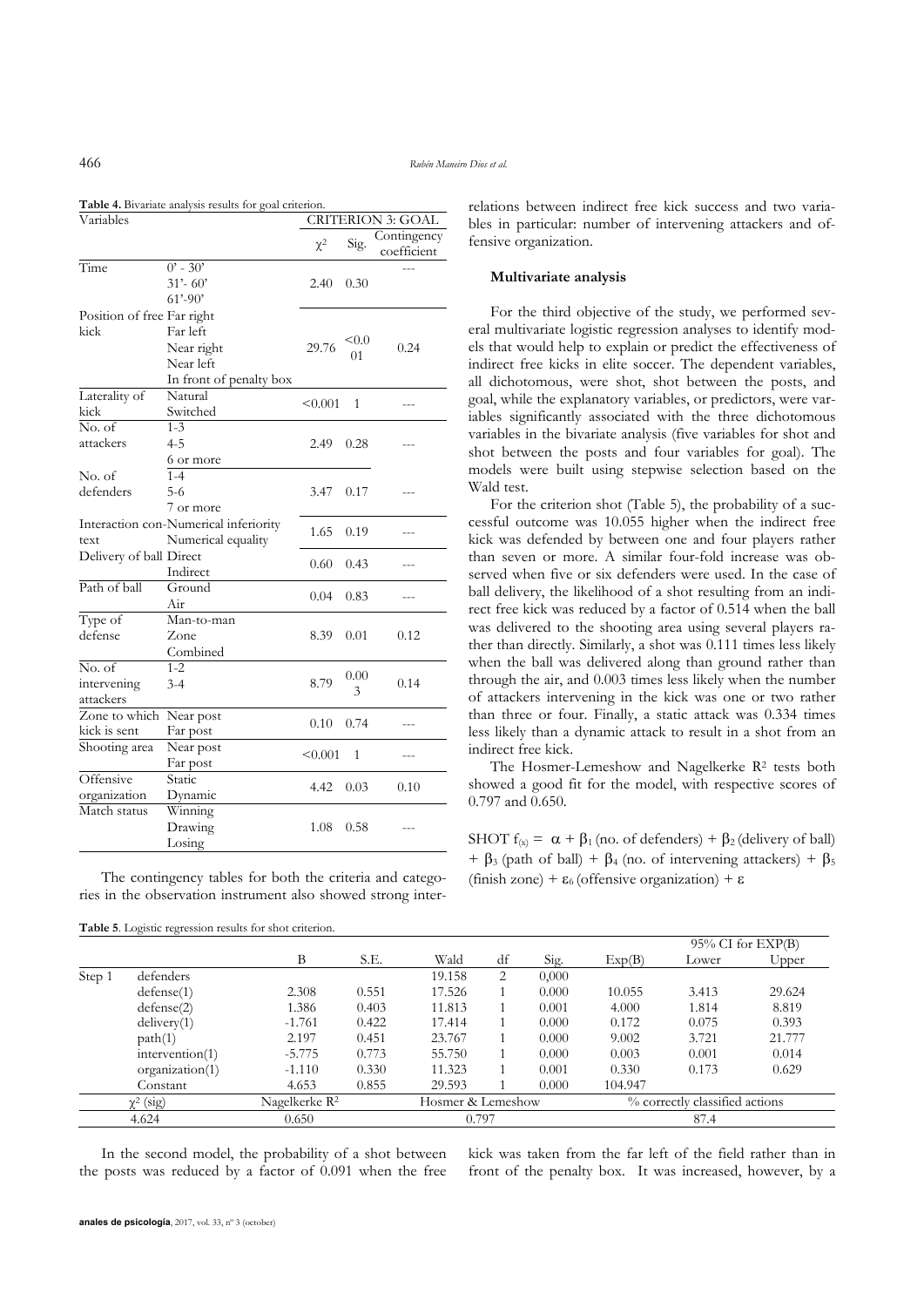factor of 2.686 when the ball was delivered through the air rather than along the ground. Finally, static attacks were 0.250 times less likely to result in a shot between the posts than dynamic attacks.

The goodness of fit of the model is shown by a Hosmer-Lemeshow score of  $0.963$  and a Nagelkerke  $R<sup>2</sup>$  of  $0.445$  (table 6).

SHOT BETWEEN THE POSTS  $f(x) = \alpha + \beta_1$  (position of free kick) +  $\beta_2$  (path of ball) +  $\beta_3$  (delivery of ball) +  $\beta_4$  (no. of intervening attackers) +  $\beta_5$  (offensive organization) +  $\varepsilon$ 

**Table 6.** Logistic regression results for shot between the posts criterion.

|        |                 |                           |                   |        |    |       |                                |       | $95\%$ CI for $EXP(B)$ |  |
|--------|-----------------|---------------------------|-------------------|--------|----|-------|--------------------------------|-------|------------------------|--|
|        |                 | B                         | S.E.              | Wald   | df | Sig.  | Exp(B)                         | Lower | Upper                  |  |
| Step 1 | position        |                           |                   | 12.713 | 4  | 0.013 |                                |       |                        |  |
|        | position(1)     | $-0.757$                  | 0.820             | 0.852  |    | 0.356 | 0.469                          | 0.094 | 2.341                  |  |
|        | position(2)     | $-2.396$                  | 0.797             | 9.032  |    | 0.003 | 0.091                          | 0.019 | 0.435                  |  |
|        | position(3)     | 0.408                     | 0.489             | 0.696  |    | 0.404 | 1.503                          | 0.577 | 3.918                  |  |
|        | position(4)     | 0.480                     | 0.549             | 0.767  |    | 0.381 | 1.617                          | 0.552 | 4.738                  |  |
|        | path(1)         | 0.988                     | 0.444             | 4.940  |    | 0.026 | 2.686                          | 1.124 | 6.417                  |  |
|        | delivery(1)     | $-0.282$                  | 0.449             | 0.396  |    | 0.529 | 0.754                          | 0.313 | 1.817                  |  |
|        | intervention(1) | $-19.840$                 | 2283.444          | 0.000  |    | 0.993 | 0.000                          | 0.000 |                        |  |
|        | organization(1) | $-1.385$                  | 0.407             | 11.574 |    | 0.001 | 0.250                          | 0.113 | 0.556                  |  |
|        | Constant        | 21.545                    | 2283.444          | 0.000  |    | 0.992 | 2274737274.18                  |       |                        |  |
|        | $\chi^2$ (sig)  | Nagelkerke R <sup>2</sup> | Hosmer & Lemeshow |        |    |       | % correctly classified actions |       |                        |  |
|        | 2.462           | 0.445                     |                   | 0.963  |    |       | 90.7                           |       |                        |  |

The explanatory variables for goal were position of free kick, interaction context, type of marking, number of intervening attackers, and offensive organization. Compared with a free kick taken from in front of the penalty area, a goal was 0.029 times less likely when the kick was taken from the far right of the pitch and 0.006 times less likely when it was taken from the far left. Finally, goals were 0.047 times less likely when the defense played a mixture of man-to-man and zone defense compared with zone defense only.

The goodness of fit assessment showed a Hosmer-Lemeshow score of 0.999 and a Nagelkerke  $R^2$  of 0.554 (table 7).

GOAL  $f(x) = \alpha + \beta_1$  (position of free kick) +  $\beta_2$  (type of marking) +  $\beta_3$  (offensive organization) +  $\beta_4$  (no. of intervening attackers) +  $\beta$ <sub>5</sub> (interaction context) + $\varepsilon$ 

**Table 7.** Logistic regression results for goal criterion.

|        |                 |                           |          |                   |    |       |               |                                | $95\%$ CI for $EXP(B)$ |  |
|--------|-----------------|---------------------------|----------|-------------------|----|-------|---------------|--------------------------------|------------------------|--|
|        |                 | B                         | S.E.     | Wald              | df | Sig.  | Exp(B)        | Lower                          | Upper                  |  |
| Step 1 | position        |                           |          | 10.889            | 4  | 0.028 |               |                                |                        |  |
|        | position(1)     | $-3.538$                  | 1.643    | 4.636             |    | 0.031 | 0.029         | 0.001                          | 0.728                  |  |
|        | position(2)     | $-5.160$                  | 1.572    | 10.780            |    | 0.001 | 0.006         | 0.000                          | 0.125                  |  |
|        | position(3)     | 15.873                    | 3087.044 | 0.000             |    | 0.996 | 7828611.22    | 0.000                          | $\cdot$                |  |
|        | position(4)     | $-1.069$                  | 1.082    | 0.976             |    | 0.323 | 0.343         | 0.041                          | 2.864                  |  |
|        | marking         |                           |          | 4.858             | 2  | 0.088 |               |                                |                        |  |
|        | marking(1)      | $-2.849$                  | 1.538    | 3.430             |    | 0.064 | 0.058         | 0.003                          | 1.181                  |  |
|        | marking(2)      | $-3.057$                  | 1.496    | 4.174             |    | 0.041 | 0.047         | 0.003                          | 0.883                  |  |
|        | organization(1) | $-1.948$                  | 1.295    | 2.265             |    | 0.132 | 0.143         | 0.011                          | 1.802                  |  |
|        | intervention(1) | $-18.810$                 | 1902.236 | 0.000             |    | 0.992 | 0.000         | 0.000                          |                        |  |
|        | context(1)      | 0.766                     | 1.578    | 0.235             |    | 0.627 | 2.150         | 0.098                          | 47.378                 |  |
|        | Constant        | 25.660                    | 1902.238 | 0.000             |    | 0.989 | $1.394E + 11$ |                                |                        |  |
|        | $\chi^2$ (sig)  | Nagelkerke R <sup>2</sup> |          | Hosmer & Lemeshow |    |       |               | % correctly classified actions |                        |  |
|        | 0.547           | .554                      |          | .999              |    |       |               | 98.6                           |                        |  |

Once the values for the different variables had been estimated, we expressed the predictor equations using logit units to estimate the probability, under optimal conditions, of an indirect free kick ending in a shot, a shot between the posts, or a goal under optimal conditions.

As indicated by the equation below, the probability of a shot resulting from an indirect free kick was 33.86% when

between three and four attackers, using a dynamic attack, participated in the kick and sent the ball through the air directly to the shooting area while being defended by between one and four players.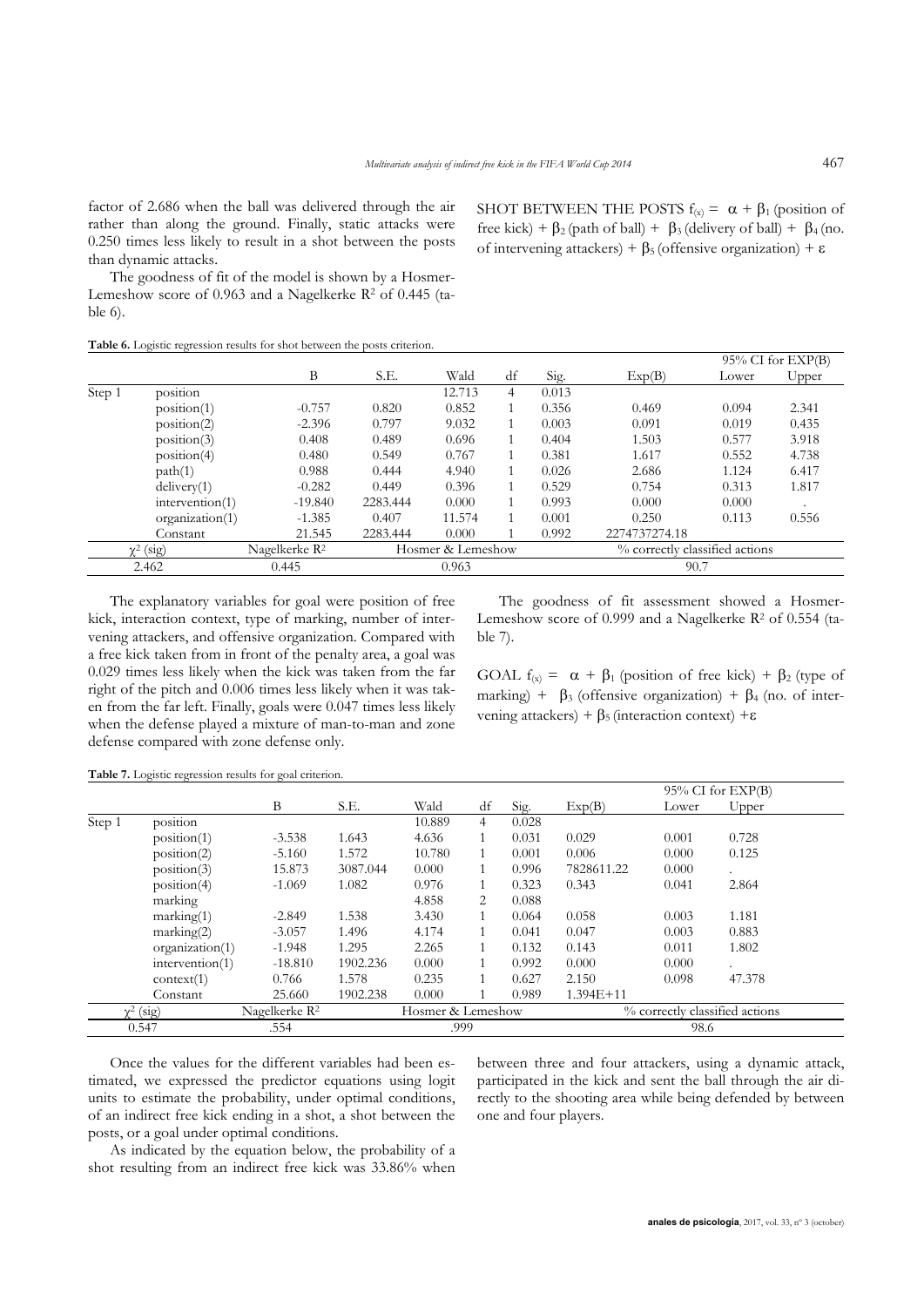$$
e^{4,691 + 1,921(1) -665(1) -1,379(1)}
$$

Logit  $(p | Shot)$ =  $1+e^{-0,158 + 1,441(1) + 2,327(1) - 1,379(1)}$  $+ e^{-0,158 + 1,441(1) + 2,327(1) - 1,379(1)} =$ 0.3386 **(**i.e., probability of 33.86%)

We also detected a 95.48% probability of an indirect free kick ending in a shot between the posts when the kick was delivered the air from in front of the penalty box in a dynamic offensive set-up.

Logit(p| Shot between the posts) = 
$$
\frac{e^{(21,545+0,988-1,385)}}{1+e^{(21,545+0,988-1,385)}} =
$$
0.9548 (i.e., probability of 95.48%)

Finally, the likelihood of a free kick resulting in a goal was 95.93% when the kick was taken from in front of the penalty area with the opposing team playing a zone defense.

$$
Logit(p | Goal) = \frac{e^{(25,660+1-3,057)}}{1 + e^{(25,660+1-3,057)}} = 0.9593
$$
 (i.e., 95.93%)

# **Discussion**

This study had three separate yet complementary objectives. The first was to provide empirical evidence on the effectiveness of indirect free kicks in elite soccer, using data from the 2014 World Cup in Brazil. The second objective was to identify variables or tactical elements with a possible influence on free-kick performance, and the third objective was to develop multivariate models to explain and/or predict the effectiveness of indirect free kicks.

We registered 1893 direct and indirect free kicks in the 64 matches analyzed. This corresponds to a mean of 29.6 kicks per match, which is similar to figures reported by Siegle and Lames (2012) and Wallace and Norton (2014). Just over a quarter of these kicks (n=506) were regular indirect kicks or direct kicks taken as if they were indirect kicks. Again, this proportion is similar to rates reported by Van Meerbeek, Van Gool, and Bollens (1988) and by Casal et al. (2014).

The average number of indirect free kicks taken per match—eight—is similar to that reported by Silva (2011) and Casal et al. (2014), but considerably lower than that reported by Carling et al. (2005) (12 kicks per match).

One of the first observations to emerge from our data is that despite their relative frequency, indirect free kicks are largely ineffective. Just 1.8% of the 506 kicks led to a goal, and only 22.1% resulted in a shot. This last rate is higher than that reported by Mara, Weeler, and Lyons (2012) and similar to that reported by Maneiro (2014).

The overall ineffectiveness of indirect free kicks, however, contrasts sharply with the impact that goals resulting from these kicks have on the final outcome of matches. Our data show that practically nine of every ten goals scored from an indirect free kick lead to a win or a draw. As found in a previous study by our group (Casal et al., 2014) goals scored from free kicks are few are far between but they can be decisive.

Like Maneiro (2014), we believe that the multiple, complex factors underlying free-kick situations are partly responsible for this overall lack of effectiveness, but we also believe that that insufficient practise and planning have a role. It is not uncommon to see free kicks taken with what appears to be little foresight or consideration of the immediate context. Our results suggest that free kicks should form part of weekly training programmes designed to build tactics that offer an alternative to on-the-spot decisions taken during match situations.

Our bivariate investigation of variables potentially associated with free kick success recurring variables: the number of attackers that intervene in the sequence leading up a shot following an indirect free kick and the organization of the attack.

With just one exception—number of defenders—all the variables significantly associated with either a shot or a shot between the posts were related to offensive play (delivery and path of the ball, number of attackers, and offensive organization). This observation supports previous findings by our team (Casal et al., 2015), and adds strength to the idea that indirect free kicks should be practised in order to reduce the element of chance and uncertainty by building patterns and skills designed to achieve optimal execution.

The variables found to be associated with goals scored from indirect free kicks again show that the key to success would appear to lie in simplicity and tactical refinement, which is quite the opposite to what is typically seen in freekick situations. Like Maneiro (2014), however, we also found that the position of the free kick influences the likelihood of scoring.

Although statistically, the results of our multiple logistic regression analysis are modest in their predictive ability, at an applied level, they are very interesting, as they could help to increase the overall effectiveness of indirect free kicks.

We found that the likelihood of an indirect free kick ending in a shot increased significantly when the ball was sent directly to the shooting area, with a pass through the air, within a dynamically organized attack involving three to four attackers and four defenders at the most. Again, our results support previous findings by our group that indirect free kicks are more effective when the attackers move around the shooting area and when several players intervene in the sequence leading up to the shot (Casal et al., 2014). A novel finding of the present study, however, is that it is important to send the ball to the shooting area rapidly and through the air at some point. These differences can probably be explained by the fact that while dynamic play does not vary significantly from one World Cup to another (Castellano, Perea, & Hernández Mendo, 2008; Castellano, Perea y Blanco-Villaseñor, 2007), set play does, as it is more likely to be influenced by predefined strategies and positional tactics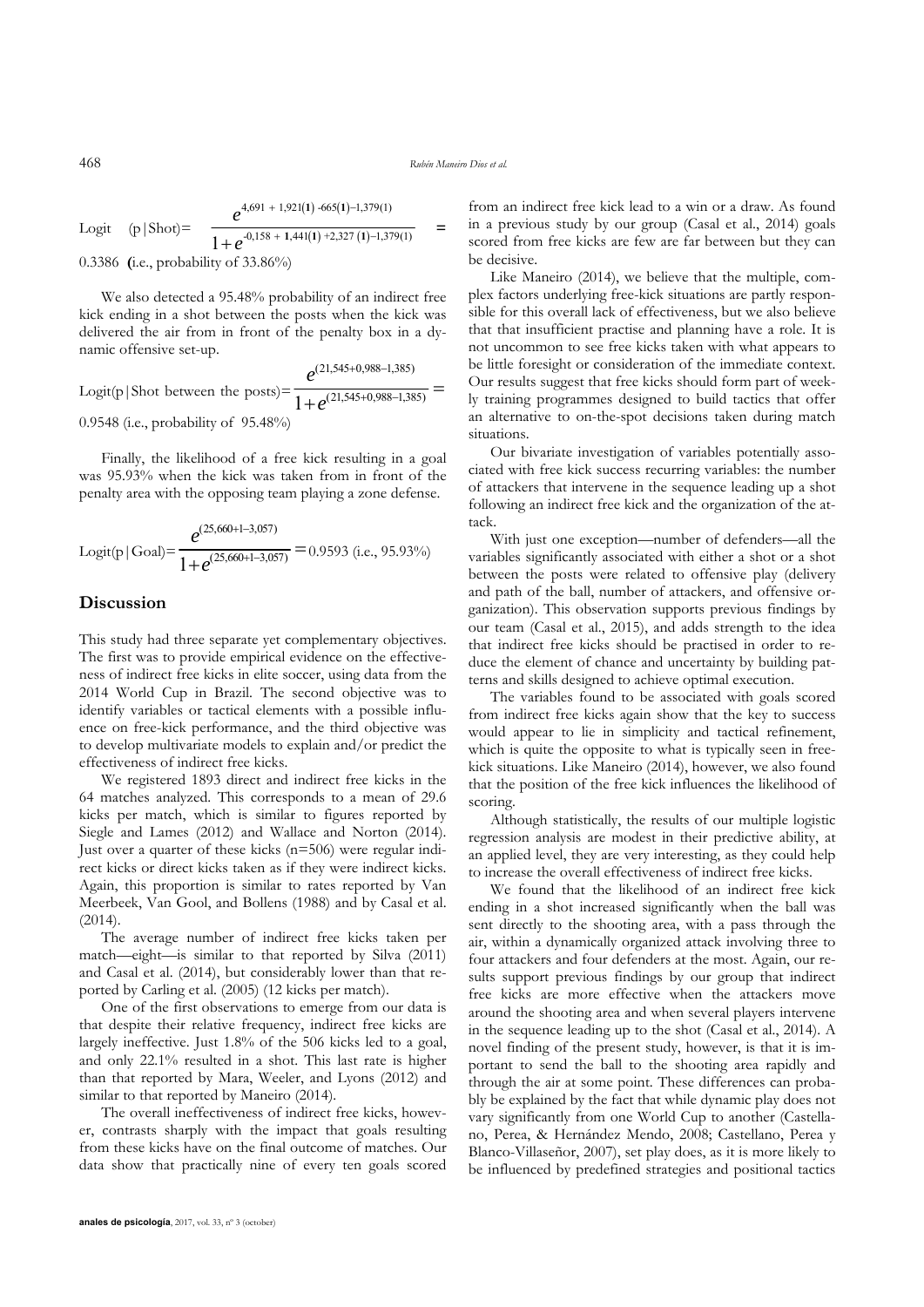aimed at minimizing interaction with the defense. These actions, however, can be easily studied and their effects neutralized, highlighting the importance of constant innovation and renewal in set-play situations.

We also found that the probability of an indirect free kick ending in a shot between the posts was significantly increased by organizing the attack dynamically and passing the ball through the air. This observation indicates that it is not enough to simply deliver the ball to the shooting area, but to ensure that the awaiting attackers vary their positions, by moving around, feinting, and pulling/pushing to create space (Ardá, Maneiro, Rial, Losada, & Casal, 2014).

Finally, we observed that indirect free kicks resulted in more goals when the defending team was playing zone defense, suggesting that in these situations the attacking team should position more players in the immediate defensive area to create uncertainty.

The results of this empirical study are consistent with previous findings by Casal et al. (2014) and Maneiro (2014) and highlight again the importance of elaborate moves, prior practice, and targeted rather than random delivery of the ball to the shooting area. The fact that teams study each other's strategies also suggests that these actions should be as creative and as unpredictable as possible.

#### **Conclusions**

The main conclusions that can be drawn from our study are

- 1) Indirect free kicks are relatively common in elite soccer.
- 2) Overall, they are very ineffective, as four free kicks are needed to produce a shot, 12 to produce a shot between the posts, and 56 to produce a goal.
- 3) The way of taking indirect free kicks has evolved from the 2010 World Cup to the 2014 World Cup.
- 4) An indirect free kick is more likely to result in a shot or a shot between the posts when the attacking side organizes

### **References**

- Alcock, A. (2010). Analysis of direct free kicks in the women's football World Cup 2007. *European Journal of Sport Scienc*e 10(4), 279-284.
- Anguera, M. T.; Blanco, A. & Losada, J. L. (2001). Diseños Observacionales, cuestión clave en el proceso de la metodología observacional. *Metodología de las Ciencias del Comportamiento, 3*(2), 135-161.
- Anguera, M. T. (1990). Metodología observacional. In J. Arnau, M.T. Anguera y J. Gómez. (pp.125-236). Murcia: Secretariado de Publicaciones de la Universidad de Murcia. *Metodología de la investigación en Ciencias del Comportamiento*
- Apesteguia, J., & Palacios-Huerta, I. (2010). Psychological Pressure in Competitive Environments: Evidence from a Randomized Natural Experiment. *American Economic Review, 100*(5), 2548-2564. http://dx.doi.org/10.1257/aer.100.5.2548
- Ardá, T., Maneiro, R., Rial, A., Losada, J. L., & Casal, C. A. (2014). Análisis de la eficacia de los saques de esquina en la copa del mundo de fútbol 2010. Un intento de identificación de variables explicativas. *Revista de Psicología del Deporte*, *23*(1), 165-172.
- Armatas, V., Yiannakos, A. (2010). Analysis and evaluation of goals scored in 2006 World Cup. *Journal of Sport and Health Research,* 2(2), 119-128.

itself dynamically and when three or four players are involved in the sequence leading up to the shot.

#### **Practical applications**

Our study has several practical applications as our findings could help trainers and players to improve both the efficiency and effectiveness of indirect free kicks by providing them with new tools and strategies with immediate application. Considering the relative frequency of these set plays in elite soccer, improved free-kick performance is likely to increase scoring opportunities and make the game more attractive.

By being familiar with factors that can help to convert an indirect free kick into a clear scoring opportunity, trainers will be able to propose alternatives to traditional, vet ineffective, tactics based on direct airborne passes from the taker of the free kick. And logically, they will be able to incorporate these new models into regular training sessions.

Finally, the fact that we analyzed interactions between variables will also help trainers to build a richer repertoire of strategies designed to improve their team's performance both in terms of indirect free kicks and overall.

**Acknowledgements.-** We gratefully acknowledge the support of both Spanish government projects: *Avances metodológicos y tecnológicos en el estudio observacional del comportamiento deportivo* (Secretaría de Estado de Investigación, Desarrollo e Innovación del Ministerio de Economía y Competitividad) during the period 2015-2017 [Grant PSI2015-71947-REDT; MINECO/FEDER, UE], and *La actividad física y el deporte como potenciadores del estilo de vida saludable: Evaluación del comportamiento deportivo desde metodologías no intrusivas* (Secretaría de Estado de Investigación, Desarrollo e Innovación del Ministerio de Economía y Competitividad) during the period 2016-2018 [Grant DEP2015-66069-P; MINECO/FEDER, UE].

We gratefully acknowledge the support of the Generalitat de Catalunya Research Group (*GRUP DE RECERCA E INNOVACIÓ EN DISSENYS [GRID]). Tecnología i aplicació multimedia i digital als dissenys observacionals],* [Grant 2014 SGR 971].

- Armatas, V., Yiannakos, A., Papadopoulou, S., & Galazoulas, Ch. (2007). Analysis of the setplays in the 18th football World Cup in Germany. *Physical Training: Fitness for Combatives. Electronic Journals of Martial Arts and Sciences.*
- Bar-Eli, M., & Azar, O. H. (2009). Penalty kicks in soccer: an empirical analysis of shooting strategies and goalkeepers preferences. *Soccer & Society*, 10(2), 183-191.
- Bate, R. (1988). Football chance: tactics and strategy. En T. Reilly, A. Lees and W.J. Murphy (Eds.). *Science and Football* (pp. 293-301). London: E. y F. N. Spon.
- Bloomfield, J. R., Polman, R. C. J., & O´Donoghue, P. G. (2005). Effects of score-line on team strategies in FA Premier League Soccer. *Journal of Sports Sciences*, *23*, 192-193.
- Carling C., Williams A. M., & Reilly T. (2005). *Handbook of soccer match analysis: A systematic approach to improving performance*. Abingdon, UK: Routledge.
- Casal, C. A., Maneiro, R., Ardá, T., Losada, J. L., & Rial, A. (2014). Effectiveness of Indirect Free Kicks in Elite Soccer. *International Journal of Performance Analysis in Sport*, *14*, 744-750.
- Casal, C. A., Maneiro, R., Ardá, T., Losada, J. L., & Rial, A. (2015). Analysis